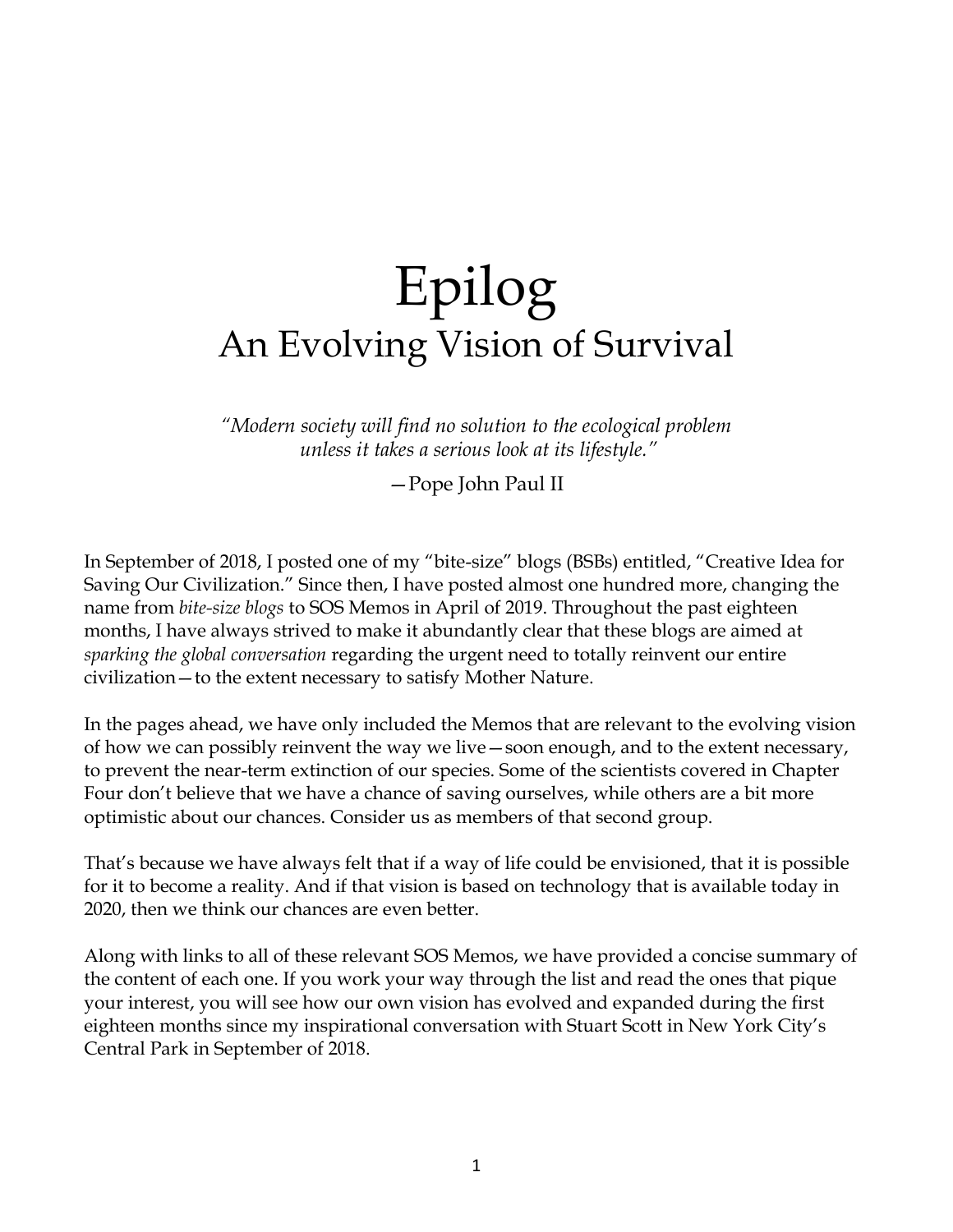You can find a complete, up-to-date, list of all blog-postings at this link: [SOS Memos.](https://hpjmh.com/sos/) But that list will not include the introductory remarks that are provided for each of them in this Epilog. Links to GRATOLA/GBN Related SOS Memos (Chronological Order)

**BSB 167** (9-21-18) [Creative "Idea" for Saving our Civilization](https://conta.cc/2DezkbG). It is a well-known fact that sea [levels are rising.](https://www.nytimes.com/2017/11/22/books/review-water-will-come-jeff-goodell.html) But most people are unaware that those seas may be rising far more rapidly than most scientists are predicting. But, rather than debate how soon or how much the rising seas may jeopardize our coastal cities, why not consider that whatever time we have before serious disaster strikes--as an opportunity to re-invent the way we live?

**BSB 170** (10-12-18) [Futile Folly of Trillion Dollar Band-aids.](https://conta.cc/2OEXUHi) Taking the right steps on climate change, after last week's [dire U.N. news,](https://www.theatlantic.com/science/archive/2018/10/how-to-understand-the-uns-dire-new-climate-report/572356/) will be the most important decision humans will ever make. And it will be stressful for all of us. To minimize that stress, I think we need a "visual" of what a comfortable, eco-friendly life for humans could look like. Once we have that visual, we can prioritize how we spend our resources in both time and money—as we move steadily toward making that vision a reality.

**BSB 171** (10-19-18) [Our "Report Card" from Mother Nature"](https://conta.cc/2CYlxoA). If Mother Nature were our teacher, she would be giving us failing grades in all five subjects—when it comes to living in harmony with Earth's ecosystem that gives us life.

**BSB 172** (10-26-18) [A "Better" Idea for Humanity. Paradise?](https://conta.cc/2O5j64U) With most of us living grossly unsustainable lifestyles, how will we ever get the world's growing population to change enough to make a difference? Psychologists agree that humans are far more likely to change if offered a "better" alternative. With that in mind, I would like to propose an uplifting way of dealing with our failing grades from Mother Nature.

**BSB 173** (11-2-18) [Paradise? It's by Invitation Only!](https://conta.cc/2Qgc67h) Last week's BSB focused on a "better" [idea](https://conta.cc/2O5j64U) for the future of humanity - a "paradise" of sorts that will enable us to survive and thrive in a totally "green" habitat, one that will coexist in complete harmony with nature.

**BSB 174** (11-9-18) [A Prayer for All Faiths. Taking Responsibility!](https://conta.cc/2QvAbXJ) That prayer of hope is fully reviewed below, but first a few words about the many religious faiths on planet Earth. As you know, there are thousands of religions in the world, and most of them believe that all the others are wrong—about nearly everything. It is important to note that some of the topics, on which many religions disagree, are crucial when it comes to our ability to live in complete harmony with nature. Here are two of them: Birth Control and Eating Meat.

**BSB 175** (11-15-18) [The Joy of Optimism over Fear](https://conta.cc/2QLJyTi) (future of humanity) Lately, I've been experiencing a great deal more joy in my work of researching, writing and speaking publicly about our future as a species. That's because my thinking has evolved to a much better place. Nowadays, I can envision a truly "green" living arrangement for humanity that is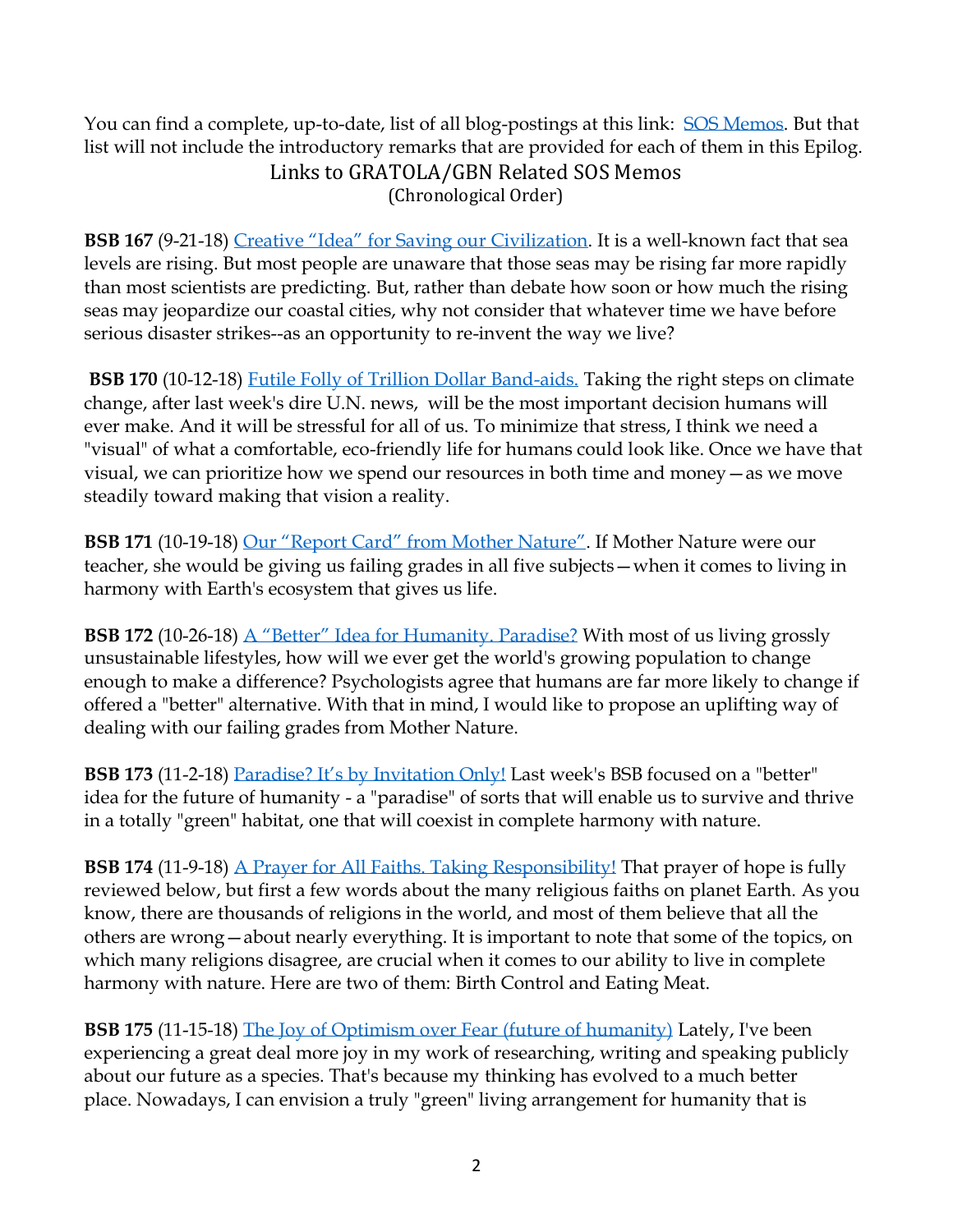a ["better alternative"](https://conta.cc/2O5j64U) for all concerned—especially for Mother Nature. That's important, because as we say down South: *If Mama ain't happy, ain't nobody happy!*

**BSB 176** (11-22-18) [Thankful for a Green Pathway Forward.](https://conta.cc/2R3Z9h1) This year I am most thankful for finally being able to see a green and sustainable pathway forward for humanity—something that I have doubted for the past few years. Two months ago, I posted the first BSB that focused on what I am calling a futuristic "green" region in the USA—a true "big picture" solution for humanity. I called that piece: One Creative "Idea" for Saving our Civilization.

**BSB 177** (11-30-18) [Survive & Thrive with "GRATOLA](https://conta.cc/2N267G1)." Since September, I have been writing and speaking about "GRATOLA"—but now wish to give this special acronym the attention it deserves. Representing an envisioned first step toward a world of harmonious living with nature, the name was derived from: *Green Region—Atlanta To Los Angeles.* You may be wondering why this first of four envisioned corridors in the USA should be ten miles wide and why it should be built across the southern part of the country. Good questions...

**BSB 178** (12-7-18) [If Mama Ain't Happy, Ain't Nobody Happy! Deming](https://conta.cc/2EmoHU5). The phrase above comes from my youth in the deep south states of Mississippi and Tennessee—and I use it now to describe how Mother Nature is feeling these days. And it ain't good. While supporting 7.7 billion people, "Mama" watches in despair as we pat ourselves on the back for recycling newspapers, driving electric cars and using solar panels—oblivious to exploding population, a highly destructive global economy and our grossly unsustainable typical Western diet. "Mama" knows we're not doing nearly enough, fast enough to ever come remotely close to living in harmony with nature.

**BSB 179** (12-13-18) [World's Largest Farmers Markets in GRATOLA.](https://conta.cc/2RTR5Qt) That's right. I am envisioning two HUGE farmers markets (ten miles apart) in GRATOLA—with each covering 2200 square miles. More on those mega markets later, but first a bit of good news about the **greenest** way to eat. Plant-based eating is gaining traction around the world. Mainstream scientists, futurists and media are finally beginning to speak out regarding the absolute necessity of steering humans away from eating animal-based foods.

**BSB 180** (12-20-18) [How "Green" is Green Enough?](https://conta.cc/2EBKRAS) People in the developed world are constantly bombarded with advice about living "greener" lives. But no one ever tells them exactly how "green" they must live in order to please Mother Nature. This blog explores that crucial subject.

**BSB 183** (1-11-19) [The "Greenest" part of G](https://conta.cc/2FoLM8h)RATOLA (the HyperLoop). The "greenest" part of the GRATOLA vision is the heart and soul of that envisioned human habitat. It is the link that will connect all four AGRA (American Green Region Authority) corridors—the HyperLoop Transit System. Using today's technology, the state-of-the-art transit system will enable every citizen to effortlessly reduce their carbon footprint by more than 50%—primarily in three ways: fewer vehicles, less air travel and fewer highways.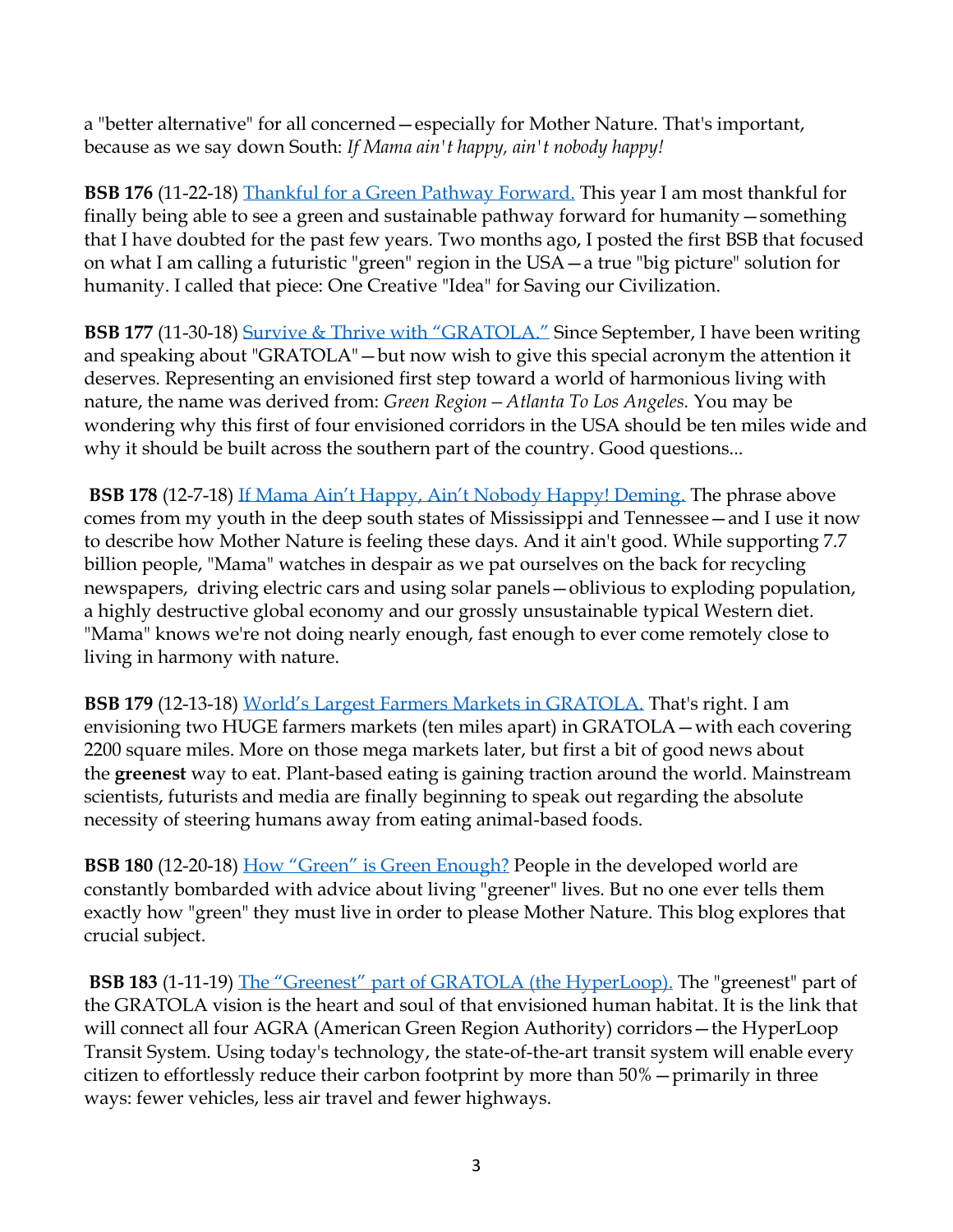**BSB 184** (1-18-19) ["Green New Deal" –](https://conta.cc/2FL960i) Not Nearly Enough. Tom Friedman's January 2019 piece, entitled ["The Green New Deal Rises Again"](https://www.nytimes.com/2019/01/08/opinion/green-new-deal.html) was published with this tagline: *It was a good idea that didn't catch on in 2007. Now we're running out of time.* Although a very well researched piece that hopefully will generate more urgency for eliminating the world's out-ofcontrol consumption of fossil fuels—it didn't go far enough to save our civilization.

**BSB 185** (1-24-19) ["Successor" Civilization? \(Dr. Rupert Read\)](https://conta.cc/2DyzZmA). Last week I discovered a prominent philosopher in the UK who, like myself, has concluded that we must promote urgent, "big picture" alternatives to humanity's grossly unsustainable way of living on planet Earth. (Dr. Rupert Read of the [University of East Anglia\)](https://en.wikipedia.org/wiki/University_of_East_Anglia) Dr. Read is an environmental philosopher who has come to grips with the horror of our apparent human destiny and is promoting the pro-active development of what he refers to as a "successor" civilization.

**BSB 186** (1-31-19) [And a Little Child Shall Lead Them.](https://conta.cc/2DNB61N) Seventy-eight seconds worth watching from Greta Thunberg. Listen as Greta, age 16, takes on the feckless, reckless world leaders at their annual [Economic Forum](https://www.weforum.org/events/world-economic-forum-annual-meeting) in Davos in January of 2019—and she uses just 267 well-chosen words to make her case.

**BSB 187** (2-7-19) ["I don't want to talk about it!"](https://conta.cc/2DkTb5H) ("Taboo" Factor). Talk about what? Our widespread reluctance to openly discuss, and take urgent action in addressing, the most troubling issue in the history of humanity: The increasing likelihood that our civilization will collapse before the end of this century. While it's been obvious for some time that most of us are uncomfortable talking about climate change and other sustainability issues, I'd never heard it described as somewhat of a "taboo" around openly discussing those topics.

**BSB 191** (3-7-19) [Moral Compass: Doing what feels right.](https://conta.cc/2TA4WzC) Dahr Jamail. Oftentimes, the global trends that I follow daily and write about each week can be depressing. And at times, I wonder why I should bother writing about all this scary stuff that most people don't want to hear? Then, I watched Mr. Jamail's latest interview. Near the end of his 2-12-19 interview on *Democracy Now*, he stated in three sentences, words that mesh with the way I am feeling right now. And it's comforting to know that I am not alone with these kinds of doubts or feelings?

**BSB 191** (3-14-19) Mainstream media—[FINALLY taking notice of climate change.](https://conta.cc/2TVs1Nq) Today I am featuring one of the world's first mainstream journalist/authors to take climate change as seriously as it deserves to be taken. He is David Wallace-Wells and I particularly draw your attention to his new book entitled: [The Uninhabitable Earth](https://www.amazon.com/Uninhabitable-Earth-Life-After-Warming/dp/0525576703/ref=sr_1_1?ie=UTF8&qid=1551104598&sr=8-1&keywords=the+uninhabitable+earth) (Penguin 2019)

**BSB 191** (3-21-19) [Young Activists. Breaking Rules. Hooray!](https://conta.cc/2JxGo6B) First there was Greta, now there are a million more. Armed with a treasure trove of scientific truths, these young folks are singularly focused on shaming the reckless, selfish, ignorant, complacent, arrogant and spineless world leaders into urgently taking action to address the most terrifying emergency in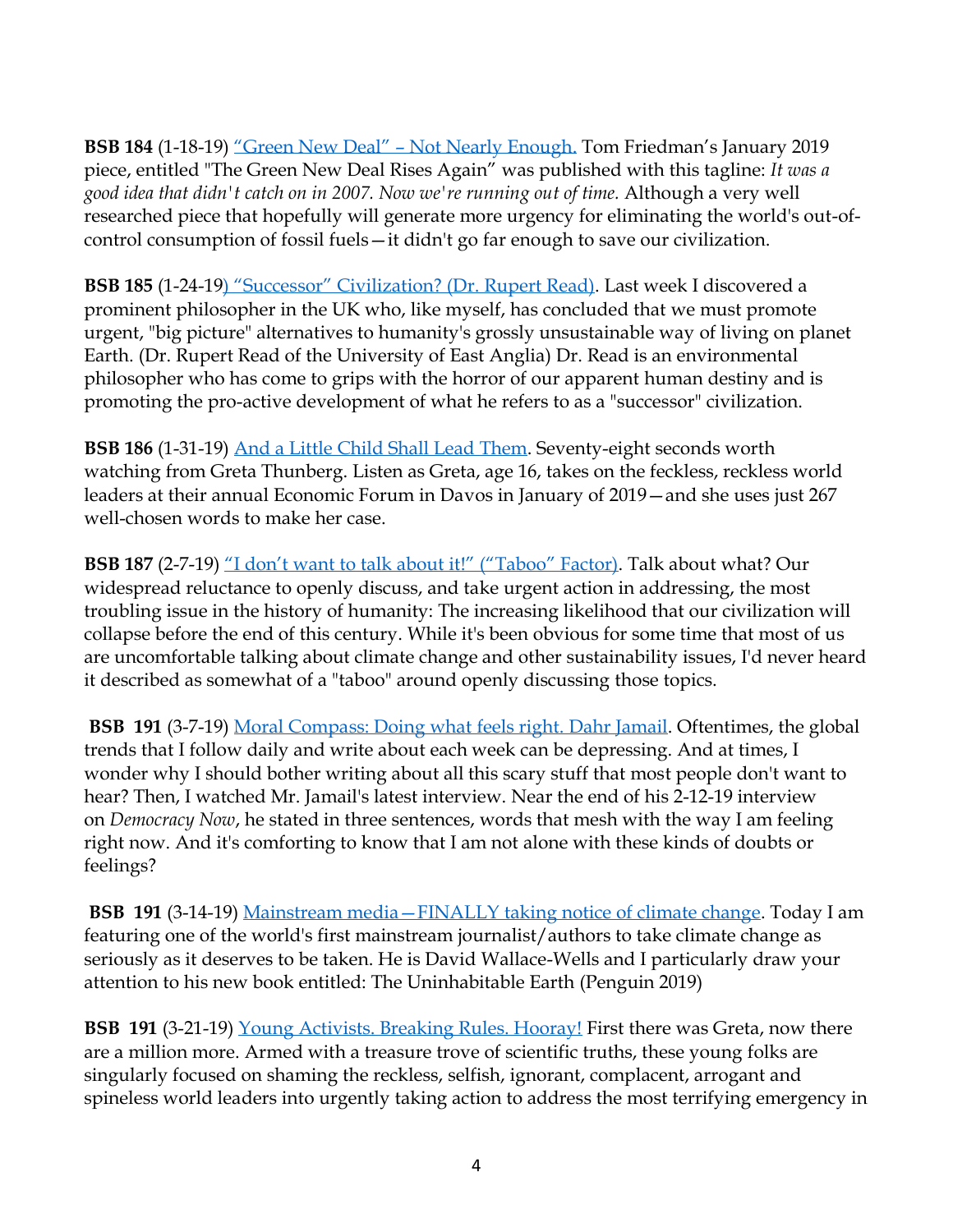the history of humanity by Totally Reinventing Our Entire System of Living in the Era of Abrupt Climate Change.

**BSB 194** (3-28-19) [Back to GRATOLA and the old Drawing Board.](https://conta.cc/2U7pLmP) "Big Picture" Planning with GRATOLA. For without a "big picture" plan, we have no chance. As you know, I have been writing for six months about an envisioned plan that I dubbed "GRATOLA"—an acronym for the first segment of a set of totally new, ultra-green, inter-connected living corridors across the USA: *Green Region Atlanta to Los Angeles*.

**SOS #1** (4-18-19) [Doing our "best" won't get it done](https://conta.cc/2XvMl6b). Welcome to S.O.S. Memo #1, Not only will "doing our best" not get it done in terms of caring for the environment, it often leads to complacency which prevents the pursuit of "big picture" system reinventions that are essential. More on that later. First, I want to tell you about S.O.S. Memos. When I launched the bite-sizeblog series (BSBs) in June of 2016, the weekly editions were intended to be two-minute reads for busy people. But as the complexity and the urgency of the topics continued to escalate, I decided a few days ago to launch a second generation of weekly messaging.

**SOS #3(5-2-19)** [Hitchhiking](https://conta.cc/2HQ8vcM) most of GRATOLA corridor in 1967A two-man race across the USA that I will never forget. A tale of Vision, Preparation and Execution. The reason this is included in this book is that it was my first opportunity to visit the terrain that I would later envision as GRATOLA—a living corridor across the southern part of the USA. The planning began in Atlanta, August 1967. One sultry Sunday afternoon, my friend John and I challenged each other to a hitchhiking race from San Francisco to New Orleans to take place in September, just before fall classes began for our senior year of college. Our precise meeting place was at the intersection of the Great Highway and Fulton Street at the northwest corner of Golden Gate Park.

**SOS #5** (5-16-19) [What is "comforting" about climate change?](https://conta.cc/2HCsbkx) The fact that we caused it. Sounds crazy, right? But bear with me for a minute as I give credit for inspiring that title to David Wallace-Wells, the author of a #1 best-selling 2019 book, *The Uninhabitable Earth*.

**SOS #6** (5-23-19) [American Billionaire Dream Team for Survival.](https://conta.cc/2Ez1Jrc) These ten billionaires can save humanity. So, let's make sure that they all get this message. Toward the end of last week's SOS Memo, I alluded to a "gang of eight" American billionaires who, if they joined forces, would have the best possible chance of driving sufficient change, soon enough—that would be necessary to save humanity. But in the past few days, I have added two more individuals to my list. So now there are ten—with enough wealth, knowledge, fame and talent to get the job done, but not so many people that it would be difficult, or even impossible, to coordinate their activities.

**SOS #7** (5-30-19) [Willy-Nilly Planet Stewardship.](https://conta.cc/2HLg1Hm) What do I mean by willy-nilly? Spending trillions of dollars on replacing infrastructure with no overall *green plan* in place for the United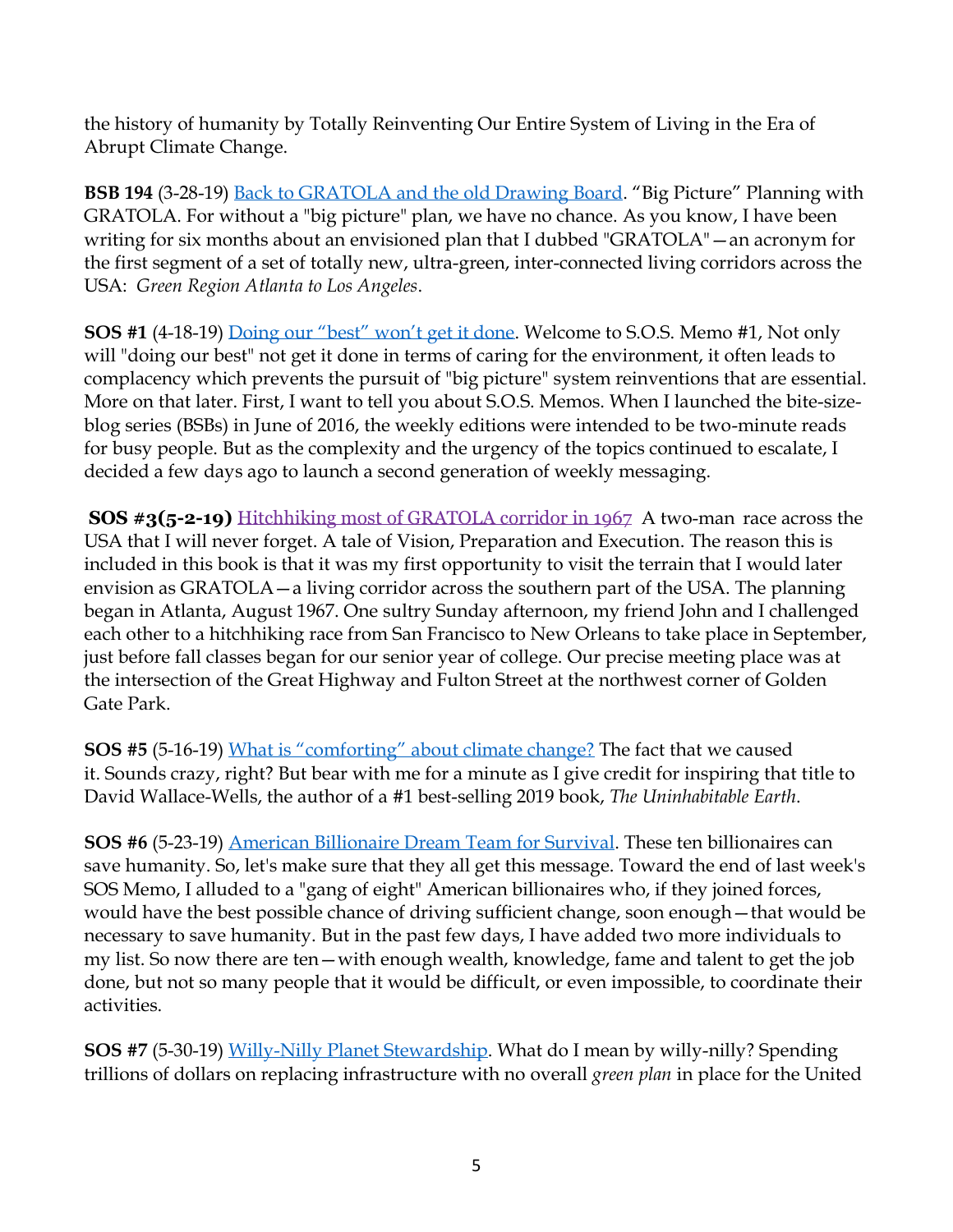States, much less for the planet. Here's the Webster definition of willy-nilly: *without direction or planning, haphazardly.*

**SOS #8** (6-5-19) [Scolded in public](https://conta.cc/2QO7kPo) by the great Dr. Deming. In June of 1992, when he was 91 years old, the great Dr. [W. Edwards Deming](https://en.wikipedia.org/wiki/W._Edwards_Deming) scolded me loudly in public on the topic of system optimization. I describe the experience at George Washington University in graphic detail in my talks, but for now, I will just say that something I had asked prompted him to "school" me loudly. But then he calmed himself and carefully wrote these sincere words on a paper I had handed him: *Keep on learning. Study optimization of a system.*

SOS #9 (6-12-19) [NINE profound sentences that changed my life.](https://conta.cc/2ReZi2b) The final chapter of E.O. Wilson's book, *The Meaning of Human Existence* is entitled "Alone and Free in the Universe"—a chapter in which Wilson presents an uplifting way of pondering our options as a species going forward. Between reading it on *Kindle* and listening to it on *Audible,* I have read that chapter at least twenty times over the past five years.

**SOS #11** (6-26-19) [Too Much Knowledge. Not Enough Thinking.](https://conta.cc/2ISYiht) We humans are generating an exponentially expanding mountain of knowledge—but we haven't yet figured out what it all means for the future of our species. Are you familiar with the knowledge "doubling curve" that was created by Buckminster Fuller in 1982? Per an 11-20-18 article in Digital Journal, knowledge doubled about once per century until 1900, is now doubling about once a day and may soon be doubling every twelve hours.

**SOS #12** (7-3-19) [URGENT Appeal to my Engineering Alma Mater.](https://conta.cc/2NHMeV4) And an appeal to you to reach out to your own alma mater, using my letter below as a template if you wish. Just cut & paste into an email and modify as appropriate. As an Industrial Engineering alumnus of Auburn University, I reached out to the leadership there to stir up support for a "GRATOLAlike" vision of totally reinventing, or re-engineering, the grossly unsustainable way that we humans are living in the developed world.

**SOS #13** (7-10-19) Donkeys, [Spaceships](https://conta.cc/2pm1VFk) and Survival (Vision & PLAN) I concluded long ago that spending trillions of dollars and dozens of years on projects that we hope will convert our harmful and wasteful civilization into one that can coexist indefinitely with nature is somewhat like trying to convert a donkey into a spaceship!

**SOS #14** (7-17-19) Is it [possible](https://conta.cc/2XWqTH6) to be TOO kind to Mother Nature? In December of 2019, I posted a blog entitled: "How Green" is Green Enough?" Since posting that piece, I have been thinking a great deal about what changes we must make in our lives in order to earn Mother Nature's favor. In wrestling with this thorny issue, I prepared a specieal slide that I am now using in my public talks.

**SOS #15** (7-24-19) Widespread [Complacency.](https://conta.cc/2SNehAY) Not Good. I am talking about the complacency that develops when citizens religiously follow the "green living" advice from the world's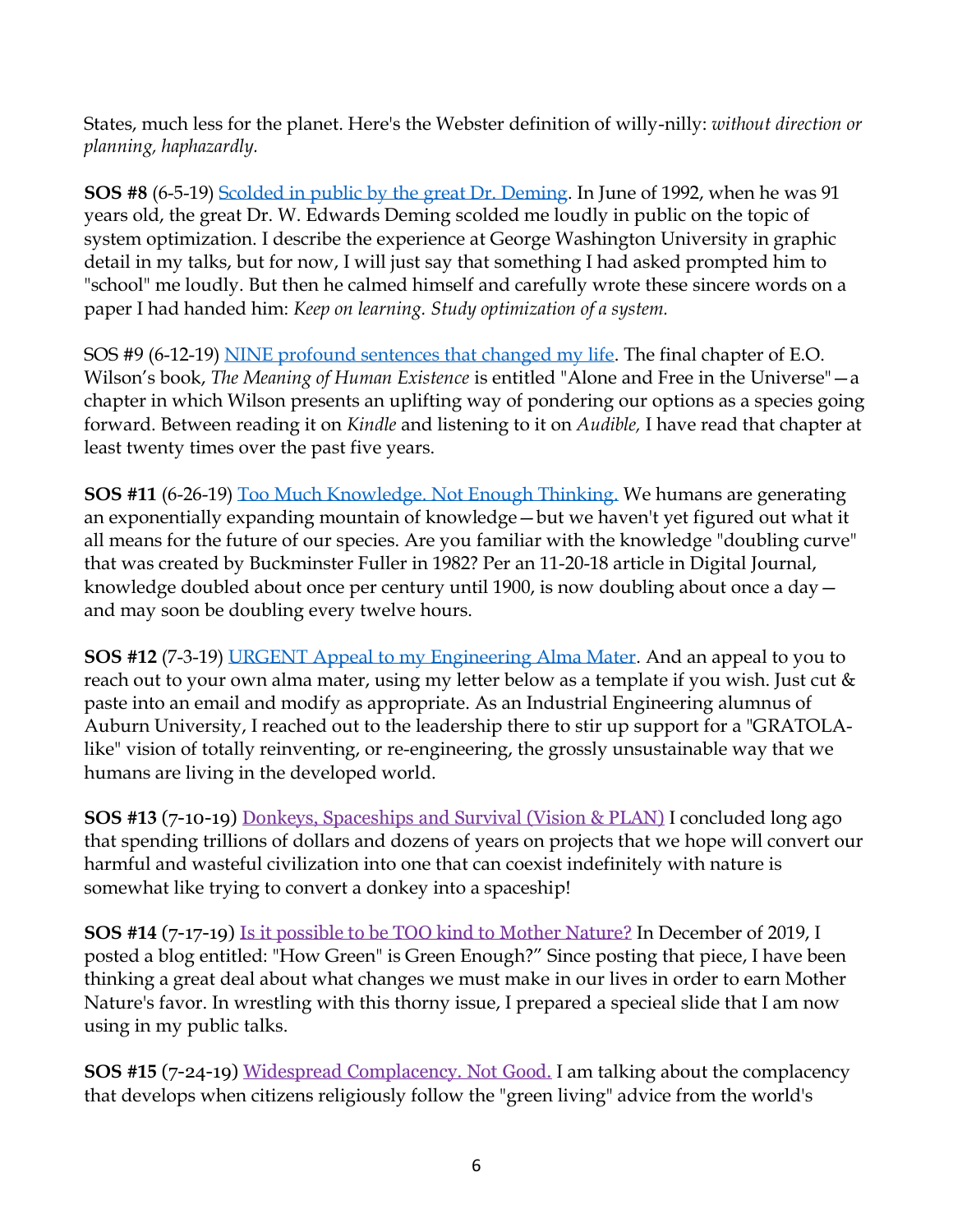mainstream journalists. Last week, I came across a number of journalistic efforts aimed at helping all of us lead a more sustainable life. I am confident that the people involved with bringing us the content referenced below are genuinely concerned about the environment but have no idea what it will really take to sustain us.

**SOS 18** (8-14-19) Too Little, Too Late from the UN [Climate](https://conta.cc/31CMoiv) Panel. The world didn't listen in 2006, why should we expect a different outcome now? In November of 2006, the FAO organization of the U.N. issued a huge report entitled: Livestock's Long Shadow, stating that an estimated 18% of human induced greenhouse gases were caused by the livestock industry—about 40% more than ALL of transportation combined. The result. International governments, the food industry and the media have collectively taken zero action since 2006, while the production of animal-based foods has continued to soar unabated throughout the world.

**SOS 21** (9-4-19) Why Don't We Dream BIG? [Solutions](https://conta.cc/32wwOVU) like the GBN? One year after writing about GRATOLA, I updated my thinking to a new vision called the *Great Big Northern*. Why don't we all dream more and think bigger? Here's a recent example of two men who chose to think big, while never giving up on their dream. Remember the solar-powered airplane that circled the globe in 2016? Named *Solar Impulse,* NBC featured that amazing mission in [this July](https://www.nbcnews.com/slideshow/pyramids-lady-liberty-solar-plane-circles-globe-n618076)  [2016 story.](https://www.nbcnews.com/slideshow/pyramids-lady-liberty-solar-plane-circles-globe-n618076)

**SOS 25** (10-2-19) [Living, eating and multiplying without limits.](https://conta.cc/355OlGK) How many people can our planet sustain indefinitely? On a very basic level, it depends on two factors: How do we live, work and play? What are we eating? A few years ago, the Global Footprint Network reported that if everyone lived like the average American, that our planet had enough finite resources to support just one billion people indefinitely. We're now approaching eight billion and still adding well over a million per week—yet we hear very little from the media or government leaders about the singular importance of controlling our population in a world of finite resources.

**SOS 26** (10-9-19) ["Big Picture" Scientists –](https://conta.cc/31ZUwdm) Three Champions. This SOS Memo is a tribute to three of the world's greatest living scientists, a highly accomplished and distinguished group whose collective body of work should be urgently leveraged in the interest of the future of humanity. The oldest turned 100 in 2019, the youngest is 85 and the other is 90. And while all of them have won many awards, none has won the Nobel Prize, which is a travesty. From the Nobel Prize website, this phrase succinctly defines the general criteria for their prize: *Prizes to those who, during the preceding year, shall have conferred the greatest benefit on mankind.*

**SOS 27** (10-16-19) [Top-Ten Lists for Avoiding Extinction.](https://conta.cc/2BiG30D) In the autumn o f2019, I saw a 90 second XR video that inspired this SOS Memo. It featured ten people, each of whom makes one brief statement about their individual attempts to live more sustainably. My takeaway was that, even if everyone in the developed world took *every single one* of the ten actions cited, it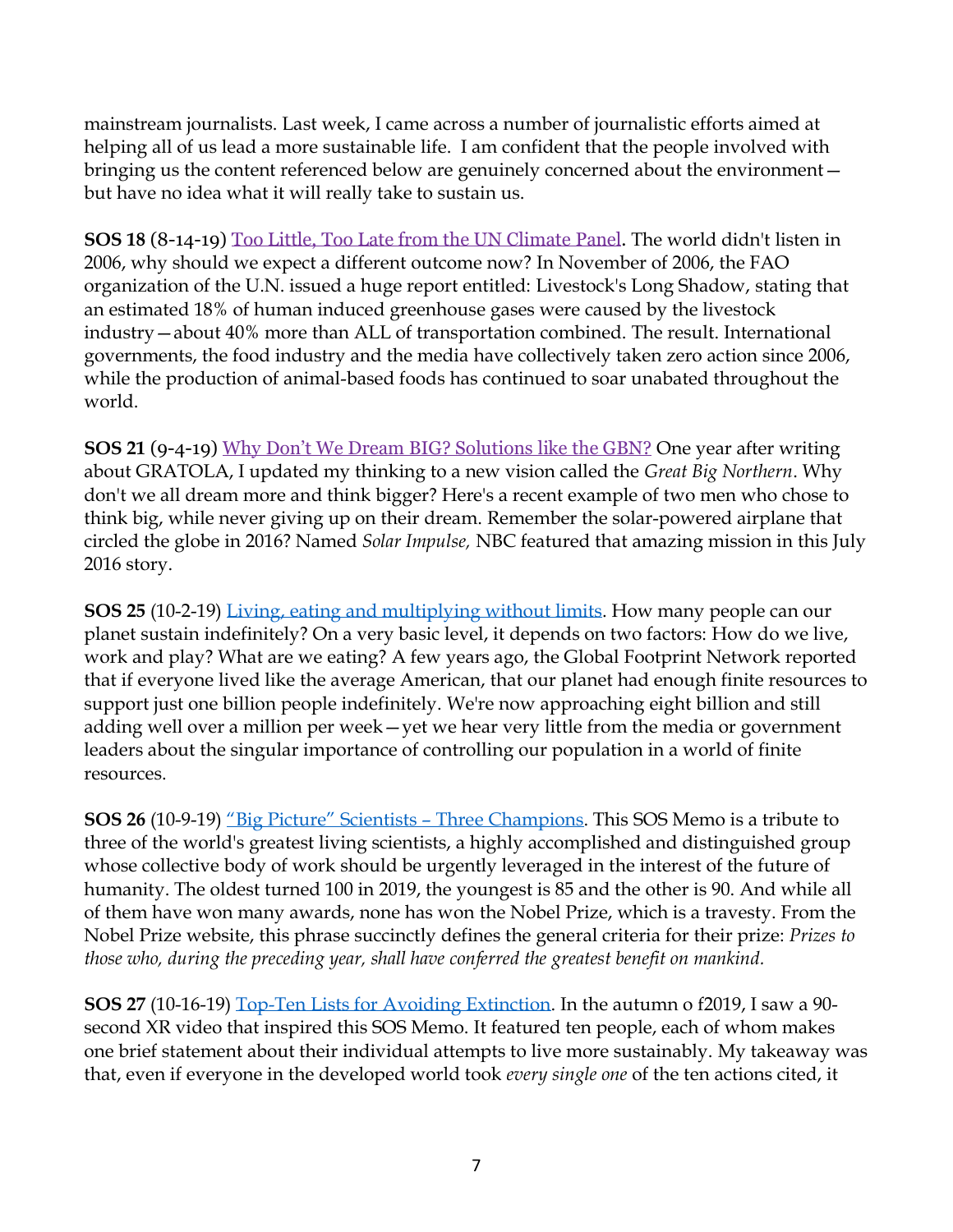would not be enough to enable us to live in harmony with nature. And it wouldn't even be close. The XR folks agree. And that's the point they made very well in their video below.

**SOS 28** (10-23-19) [Heeding the OUTCRY from Nature.](https://conta.cc/2Njf3nk) Mother Nature is trying to tell us that something is terribly wrong with our planet's ecosystem. As I listen carefully for her messages, I am constantly looking for signals that provide some indication as to how rapidly our world is deteriorating and what we can do about it. The temperature chart below is nature's latest message from the Arctic region. As you can easily see from this 40-year chart (1979 to 2019) the region is warming rapidly. We just had the hottest August on record and the second hottest September.

**SOS 30** (11-6-19) [Long Overdue "Conversation" About Our Survival](https://conta.cc/2NqU5UC). Let's begin with a little background on that long overdue "conversation" about how our civilization might look in 2100. I have been writing about the need to place far more emphasis on the creation of a "big picture" conceptual design for that new civilization and less emphasis on the frenetic [willy](https://myemail.constantcontact.com/SOS-7-Willy-Nilly-Planet-Stewardship.html?soid=1105697166873&aid=JIHrg9x4qOI)[nilly planet stewardship](https://myemail.constantcontact.com/SOS-7-Willy-Nilly-Planet-Stewardship.html?soid=1105697166873&aid=JIHrg9x4qOI) that is happening today. On that note, I am pleased to report that a mainstream opinion columnist from the NY Times, Farhad Manjoo, published a piece last week that resembles in many ways the "conversation" I have been promoting for months.

**SOS 31** (11-13-19) [Hope, Prayer and Pragmatism \(McPherson\)](https://conta.cc/32tvbYU) Upon starting to write this book, I began accumulating relevant quotes from my favorite ["big picture" scientists](https://www.scientistswarning.org/8-big-picture-scientists-big-picture-scientists-share-grave-concerns/)—both living and deceased. Speaking of them, there is a group of nine that provided many of the references for this book and I talk about all of them in my public presentations.

SOS 32 (11-20-19) [Cousteau: Can Humanity Survive?](https://conta.cc/2OBtTGp) In this book, OUTCRY, there is one chapter that features nine "big picture" scientists who have all stepped away from their narrow specialties to address what is happening to our environment and how it all relates to our future as a species. My list of those nine rare scientists begins with the three who are deceased, followed by the other six from oldest to youngest. Jacques Cousteau, who passed away in 1997, is listed first.

**SOS 33** (11-26-19) [New Conclusion Sparks Joy on Thanksgiving.](https://conta.cc/2Oq8ctR) At the end of the day, I believe that our enjoyment of life, for whatever time we have remaining, is more fulfilling if we never stop searching for a way to save our species. I am thankful for having arrived at the above conclusion to work on slowing down our demise—because it provides me with an argument for those scientists who think we have no chance whatsoever of saving our civilization or our species. I choose to believe that we can.

**SOS 34** (12-4-19) [Christmas and Climate Change.](https://conta.cc/33QfL1A) No, this is not a "bah humbug" article about Christmas. This is an article about the long-term survival of humanity as I urge you to think "Earthism" over "Consumerism" this holiday season. Here's my own definition of *Earthism*: The never-ending process of improving and optimizing the integrated system of humanity living in harmony with nature. A process that Mother Nature demands.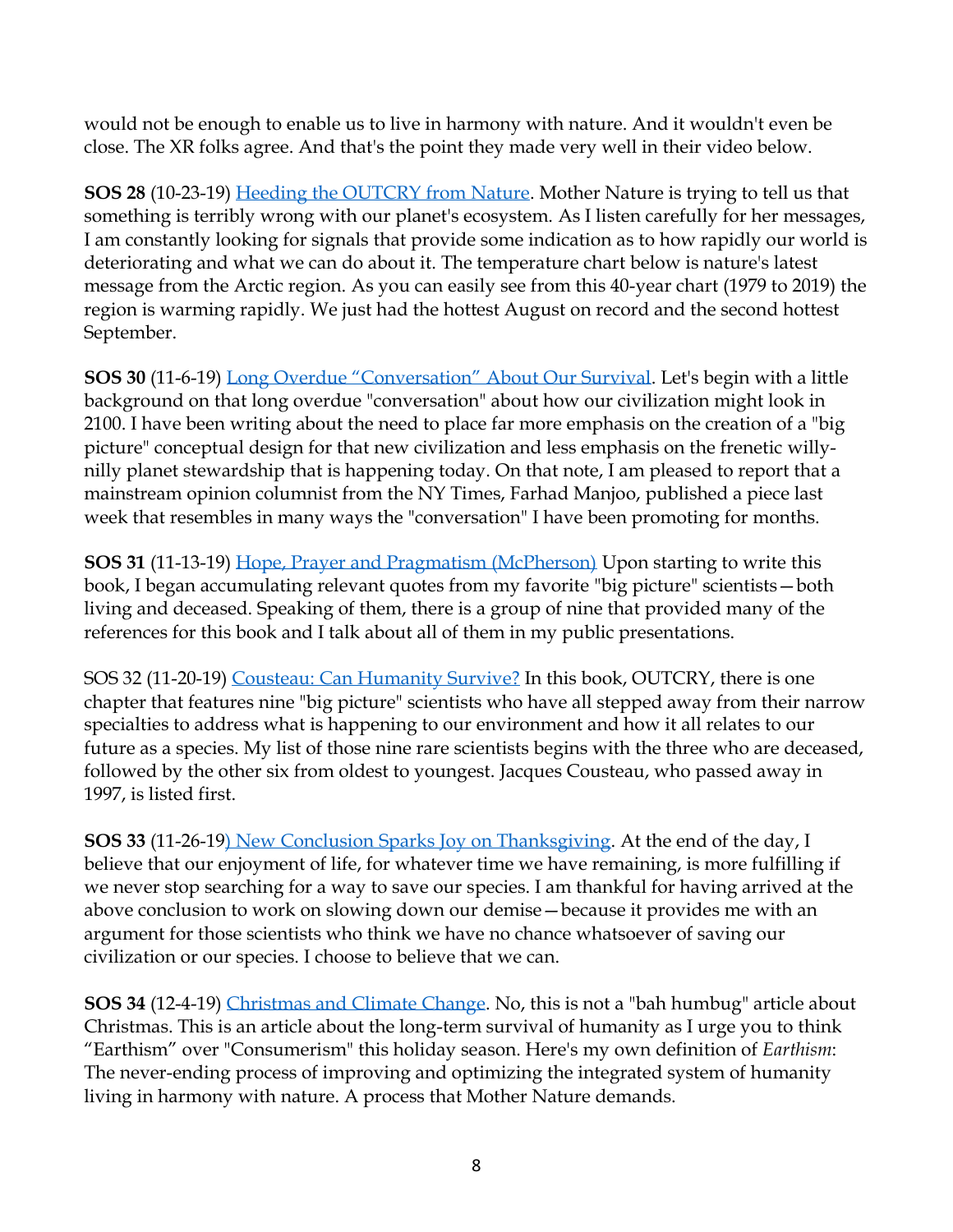**SOS 35** (12-10-19) [Promoting GREEN gifts for the Holidays.](https://conta.cc/2E8PfFW) Last week, I wrote about our outrageously wasteful and ecologically harmful holiday celebration customs here in the USA. And [within that piece,](https://conta.cc/33QfL1A) I provided links to some of the greenest gifts out there, a few e-books regarding sustainability of our civilization and the future of humanity. Building on that thought, I decided to provide you with a list of about a dozen, ultra-green e-books that you might want to give to your loved ones this holiday season. I then provided my top-ten list of the many things I love about e-books.

**SOS 36** (12-16-19) [Monkey See. Monkey Do. And Us.](https://conta.cc/2rY0O0e) Rarely do I post an SOS Memo focused on a single video. But I am doing so today because if there ever was a video worthy of such focus, it is this 3-minute one by Dr. Peter Carter from COP25. It was posted by Extinction Rebellion (XR) on Saturday, 12-14-19. *I will get to those monkeys later, but first...*Who is Dr. Carter? He is a climate scientist, founder of the Climate Emergency Institute and has served as an expert reviewer for the International Panel on Climate Change (IPCC).

**SOS 37** (12-23-19) ["Gang of Ten" and the GBN \(Great Big Northern\)](https://conta.cc/2ELmzTM) In short, we must have a plan. Let's begin with just the USA. My vision, which I readily admit is nothing more than a fantasy at this point, is that more than 300 million Americans could live in one, 25-mile wide, living corridor running about 3,000 miles from Seattle to Boston. I have dubbed that envisioned, ultra-green human habitat the *Great Big Northern*, or the GBN for short - and it could easily house all of us in an area about the size of Oregon. I liken it to a 3,000-mile-long city featuring housing density 70% less then Manhattan.

**SOS 38** (12-30-19) [20-20 Vision with Greta in 2020.](https://conta.cc/2rBA9WW) Greta Thunberg, TIME's 2019 *Person of the Year* will turn 17 on January 3. And during the past year, I believe that she has done more to fight climate change than any other person—EVER! And for that, we are all in her debt. She has brought the world's most crucial topic to front and center on the world stage. In so doing, she has greatly increased the relevance of my own work for the past three years. Finally, she has inspired me to take even bolder steps in 2020 and beyond.

**SOS 39** (1-7-20) [Greta, the Iceberg & New Year's Resolutions](https://conta.cc/2QyClIk). Greta, who no longer needs a last name, celebrated her 17th birthday four days ago. More about Greta and the iceberg later, but first I want to float an idea for a totally new kind of resolution. After over seventy years of experience, I have concluded that New Year's Resolutions don't work. So, in green print below, is a *New Decade's Resolution* for everyone who would like to help maximize the chances that all of our children and grandchildren will have the opportunity to live comfortable, meaningful and full-term lives.

**SOS 40** (1-14-20) [Greatly Improved "Successor" Civilization. The GBN](https://conta.cc/2QMp9Qy). When will climate change and our survival as a species be talked about more than football, movies and other trivial human pursuits? This memo is all about sparking the much needed global "conversation" about what must be done to maximize the chances that humanity will survive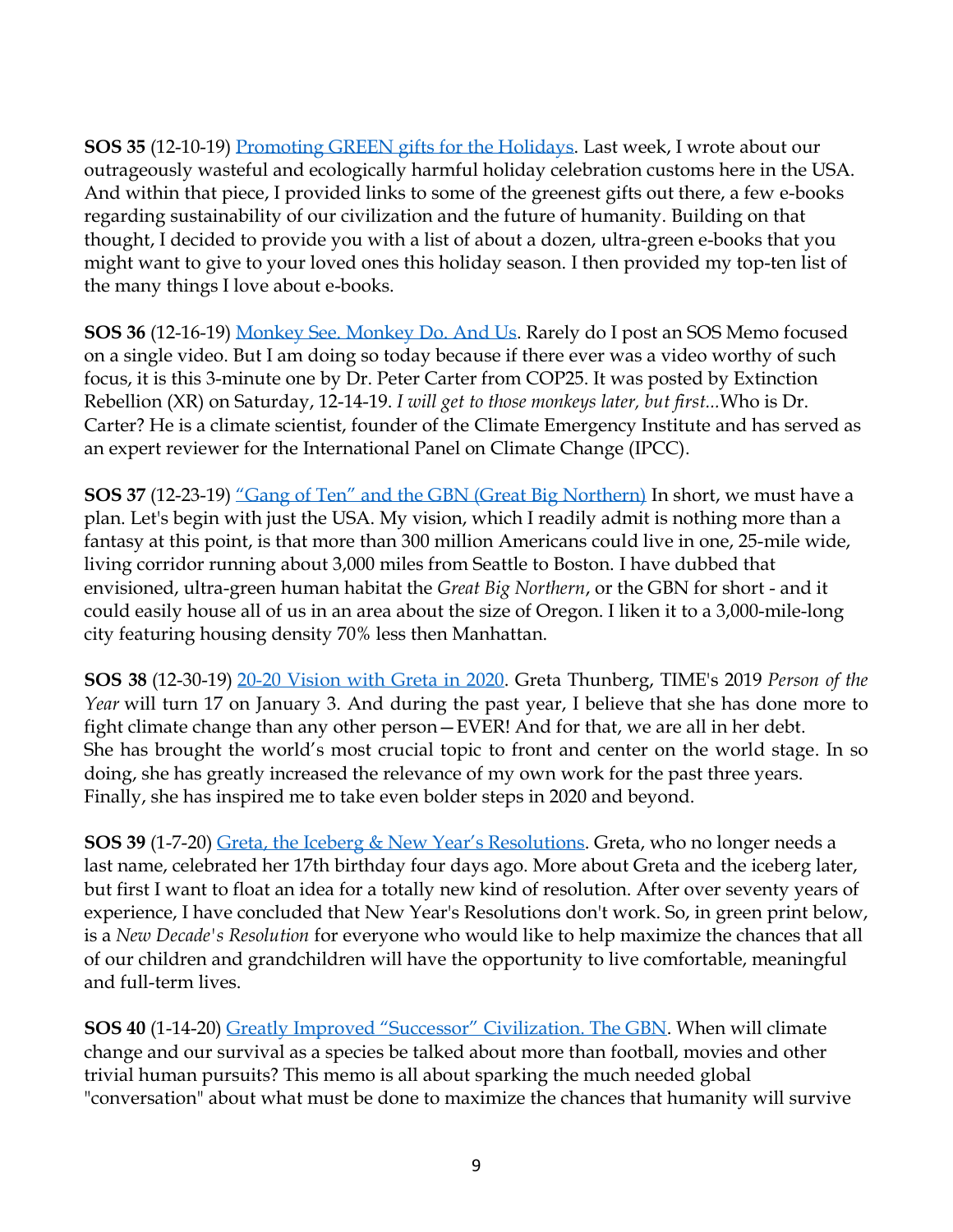beyond the 21st century. The question is: What must we do to maximize our chances of learning to live in harmony with nature?

**SOS 41** (1-23-20) Green Enough? [Envisioned trip to Sedona in 2050.](https://conta.cc/38yVW1p) How green is green enough? It's got to be at least a million times greener than what I witnessed last week. That's when I flew from NYC to Phoenix to speak at a health & sustainability conference in Sedona. And since I don't fly very often these days, it was as if the grossly unsustainable reality of our highly wasteful systems of transportation in this country was shouting at me about the desperate need for a far better and greener way of living and traveling in this country.

**SOS 42** (1-28-20) [Grasping the LifeLine of Climate Change.](https://conta.cc/2RBaEPJ) How could Climate Change be a Lifeline? Because of its ability to force us into completely reinventing every element of the way we are now living. Dr. E.O. Wilson, as I explain below, believes that we have the wherewithal to create a virtual paradise for ourselves on this planet. So why aren't we doing it?

**SOS 43** (2-4-20) [Three Keys to Taming the Recycling Monster.](https://conta.cc/2vTgrb5) Product Design. Less Consumption. Circular Economy. In the modern, supremely efficient *Great Big Northern* of the future, citizens will not even have to think about recycling—because details like that will have been carefully studied and thoughtfully addressed by the thousands of members of the GBN design team. To put it simply, living green in the GBN will be effortless because it's all built into the system—in a marvelous place where only green options exist.

**SOS 44** (2-11-20) [A very "delicate" subject for millions](https://conta.cc/2SELcYT). What to do about our pets in a totally GREEN world? To put it simply, I stated: *Living* **green** *in the GBN will be effortless because all lifestyle choices will be built into a sustainable system—in a marvelous place where* **only green options** *exist.* Unfortunately, "owning" living pets of any kind will not be one of those green options - perhaps a fate worse than death for some people and, for that reason, I am pretty sure that those folks will not be among the first who choose to move to the GBN.

**SOS 45** (2-18-20) Six Steps to Our ["Successor"](https://conta.cc/2I6WS1I) Civilization In the long run, a sustainable future for humanity depends on us moving steadily toward a lifestyle that enables us to live in "harmony" with nature. Since 2010, while writing Healthy Eating, Healthy World, my tagline has included the word harmony. So, naturally, I started signing all of my books with H3, representing the three "H" words in this alliterative phrase: *Promoting Health, Hope & Harmony on Planet Earth.*

SOS 4 (2-26-20) [Replacing Capitalism with Earthonomics.](https://conta.cc/2PseCJ4) During the past week, my coauthor, [Stuart Scott,](https://www.scientistswarning.org/biography/) and I have been collaborating on the chapter of our [upcoming book](https://hpjmhdotcom.files.wordpress.com/2020/02/0-intro-plus-cover-1.pdf) that describes an envisioned global economy that will actually encourage individuals and nations to take decisive actions to improve the natural Earth. Of course, we will need a new word for that economy and, for now, I am going to use *Earthonomics...* defined as: *A way of keeping score on planet Earth that rewards all nations and individuals who take actions to improve the biosphere and punishes those who do more harm than good.*